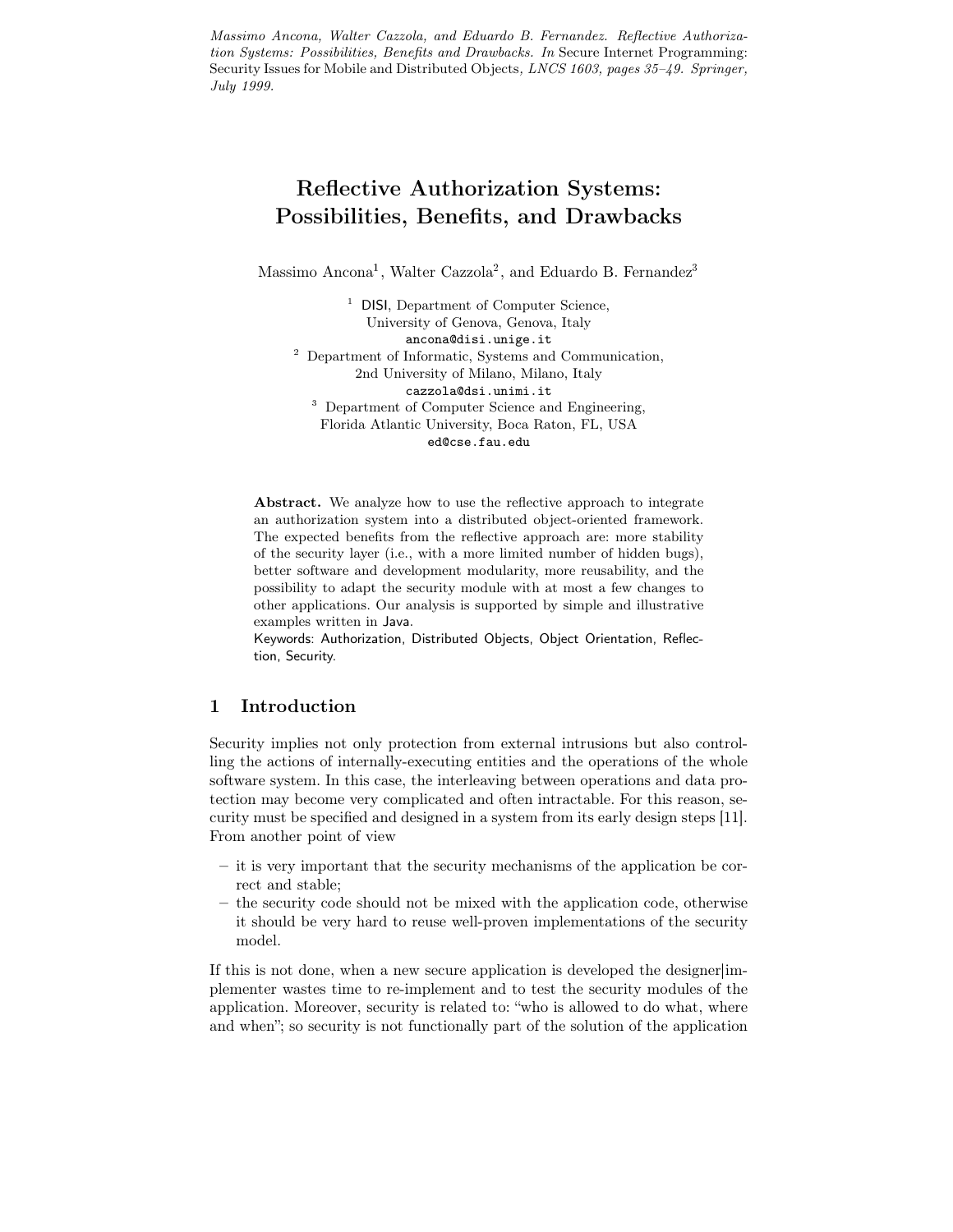problem, but an added feature defining constraints on object interactions. From this last remark we can think of security as a feature operating at a different computational level and we can separate its implementation from the application implementation.

In our opinion it is possible to exploit some typical reflection features, like separation of concerns and transparency, to split a secure system into two levels: at the first level there are (distributed) objects cooperating to solve the system application; at the second one, rights and authorizations for such entities are identified, specified and mapped onto reflective entities which transparently monitor the objects of the first level and authorize the allowed access to other objects, services, or information.

Working in this way it is possible to develop stable and reliable entities for handling security. It is also possible to reuse them during system development, thus reducing development time and costs, and increasing application level assurance. In most systems, authorization is defined with respect to persistent data and enforced by the DBMS and or operating system. Object-oriented systems define everything as an object, some persistent some temporary, where this separation is not visible at the application level. In these systems authorization must be defined at the application level to take advantage of the semantic restrictions of the information [10]. An early system (not object-oriented) (see [11], page 195), attempted this kind of control by defining programs that had predefined and preauthorized accesses. Reflection appears as a good possibility for this type of control because it does not separate persistent from temporary entities. The Birlix operating system [18] used reflection to adapt its nonfunctional properties (including security) to different execution and application environments (for more details on how satisfy nonfunctional requirements using reflection, see [21]). In this paper we examine how to use a reflective architecture, such as those described above, to manage the authorization aspects of an application and the advantages and drawbacks of using such an approach.

# 2 Background on Reflection and Security

### 2.1 Reflection

Computational reflection or just reflection is defined as the activity performed by an agent when doing computations about itself [15]. Behavioral and structural reflection are special cases which involve, respectively, agent computation and structure (for more details see [8]).

A reflective system is logically structured in two or more levels, constituting a reflective tower. Entities working in the base level, called base-entities or reflective entities, define the system basic behavior. Entities in the other levels (meta-levels), called meta-entities, perform the reflective actions and define further characteristics beyond the application dependent system behavior.

Each level is causally connected to adjacent levels, i.e., entities belonging to a level maintain data structures representing (or, in reflection parlance, reifying) the states and the structures of the entities in the level below. Any change in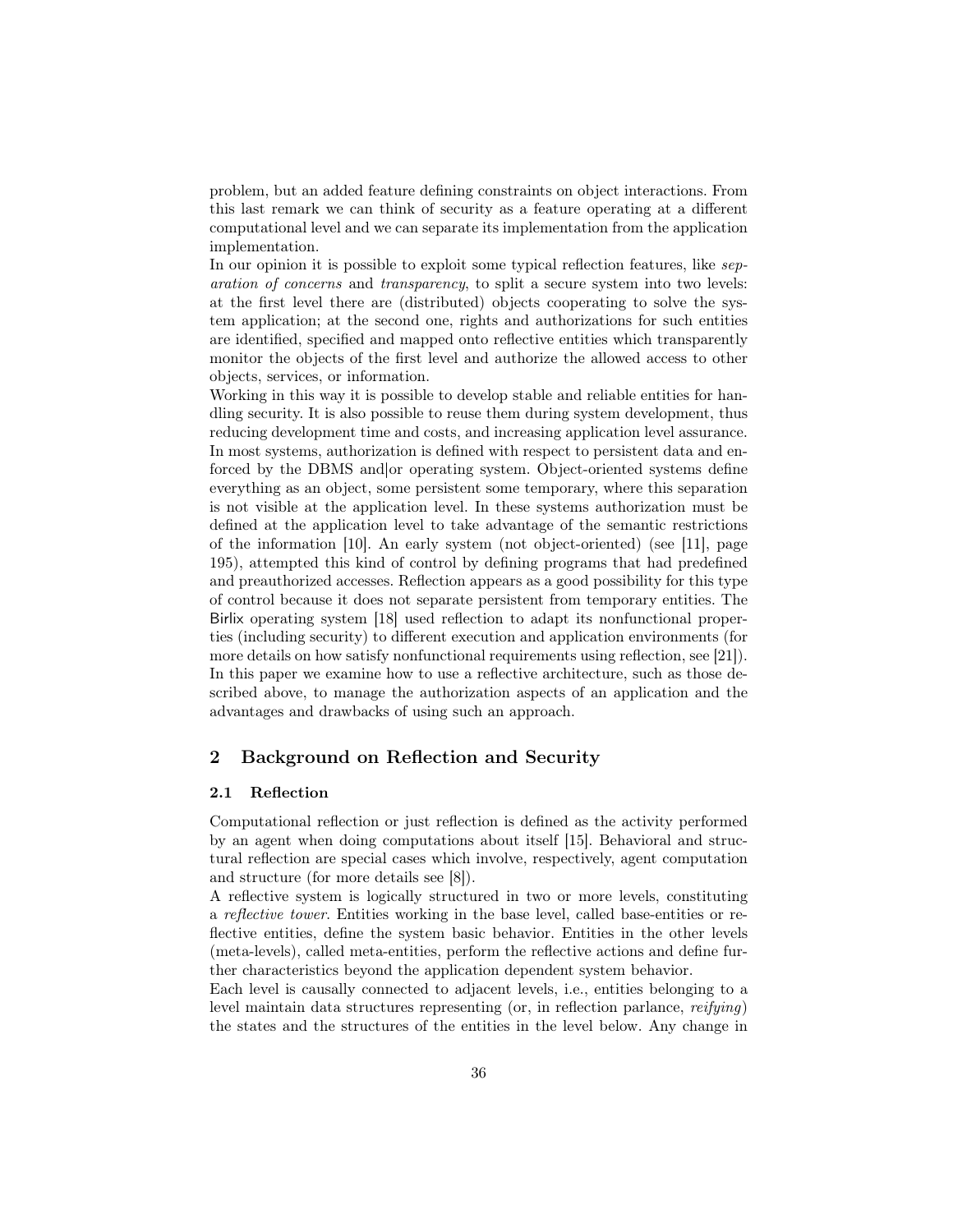the state or structure of an entity is reflected in the data structures reifying it, and any modification to such data structures affects the entity's state, structure and behavior.

Computational reflection allows properties and functionalities to be added to the application system in a manner that is transparent to the system itself (separation of concerns) [20]. To this respect, it is useful to consider also reflection granularity [6], that is, the minimal entity in a software system for which a reflective model defines a different meta-behavior. A finer granularity allows more flexibility and modularity in the software system at the cost of meta-entity proliferation. The reflective models considered here are: meta-object, and channel reification.

Meta-Object Model. In the meta-object model, meta-entities (called metaobjects) are objects, instances of a proper class. Each base-entity, called also referent, can be bound to a meta-object. Such a meta-object supervises the work of the linked referent. The meta-object model is well known in literature, more on it can be found in [15].

Channel Reification Model. In the channel reification model [1, 2], one or more objects, called channels are established between two interacting objects. Each channel is characterized by a triple composed by the objects it connects and by the kind of the meta-computation it performs.

### channel  $\equiv$  (client, server, channel kind)

A channel kind identifies the meta-behavior provided by the channel. The kind is used to distinguish the reflective activity to be performed: several channels (distinguishable by the kind) can be established between the same pair of objects at the same moment.

Each channel persists after each meta-computation, and is reused when a communication characterized by the same triple is generated. The features of the model are: method-level granularity, information continuity, channel lazy creation, and global view<sup>[4](#page-2-0)</sup>. Each service request of a specific kind is trapped (shift-up action) by the channel of the corresponding kind connecting client and server objects, if it exists. Otherwise, such a channel is created; in either case, it then performs its meta-computation and transmits the service request to the supplier. The server's answer is collected and returned to the requesting object (shift-down action).

### 2.2 Security: Authorization Systems

An authorization system plays a monitoring role, judging if the requests sent by an object to another object are permissible requests. The judgment is based on

<span id="page-2-0"></span><sup>4</sup> The global view concept is defined in [6] as the situation in which the metacomputation can involve all base-entities and aspects involved in the computation on which it reifies.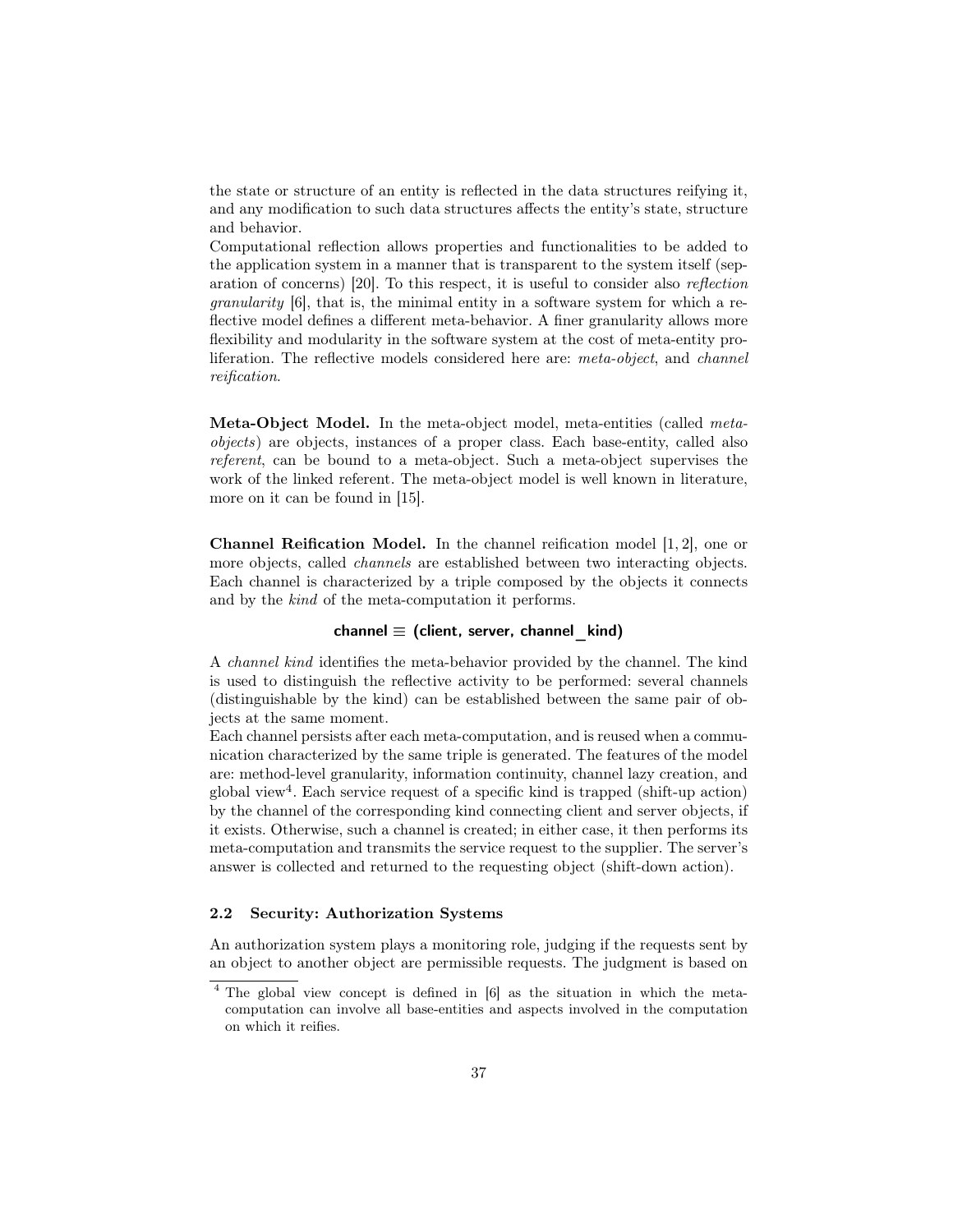security information related to *objects* and *subjects*; where a subject represents an entity performing or requesting an activity (i.e., an active object playing the client role), while an object is a passive entity supplying a service (i.e., a passive object or an active object playing the role of server). One way to model such authorizations is the access matrix model (see [14]). In this model the authorization rules are described by a bidimensional matrix indexed on subject and objects and access to an object **o** is allowed to a subject **s** when the item  $\langle s, \mathbf{o} \rangle$  of the matrix contains the permitted access type. Such a model can be realized by capability lists, access control lists, or combinations of these. Formally, an authorization right R for a subject s to access an object o, through message (method) m can be written  $R(s)=(m,o)$ . Here m usually represents a high-level access type, e.g., hire an employee.

A Role-Based Access Control (RBAC) model is particularly suitable for objectoriented systems [17], because accesses can be defined as operations defined in the objects according to the need-to-know of the roles [9]. Because reflection supports a fine granularity of access, its combination with RBAC can be quite effective.

# 3 How We Model Security With Reflection

A computational system answers questions and supports actions in some applicative domain. Following P. Maes [15] we can say that:

"A system is causally connected with its domain if the internal structures and the domain they represent are linked in such a way that if one of them changes, this leads to a corresponding effect upon the other."

For example a control software is causally connected with the controlled process if changes of the state of the physical process are reflected by changes of the control software state and vice versa. For this purpose a control software system incorporates structures representing the state of the controlled process. If we consider authorization rights added to a critical control system we note an indirect causal connection of authorization with the application domain. Authorization (and more generally security) defines capabilities related to human and/or mechanical agents concerned with the responsibility of performing tasks that are considered critical for the controlled system behavior. Thus, an authorization validation mechanism is a nonfunctional feature causally connected with software agents and objects performing control tasks. This is our motivation for adopting a reflective architecture for implementing authorization schemes. In other words, security specifications correspond to nonfunctional specifications [9] and should be implemented into a meta-level.

Using computational reflection we can separate the authorization control mechanism from the application. Moreover, the meta-level should be protected from malicious intrusions and attacks from the base-level or from other processes. A solution could consist in executing the meta-level in a different address space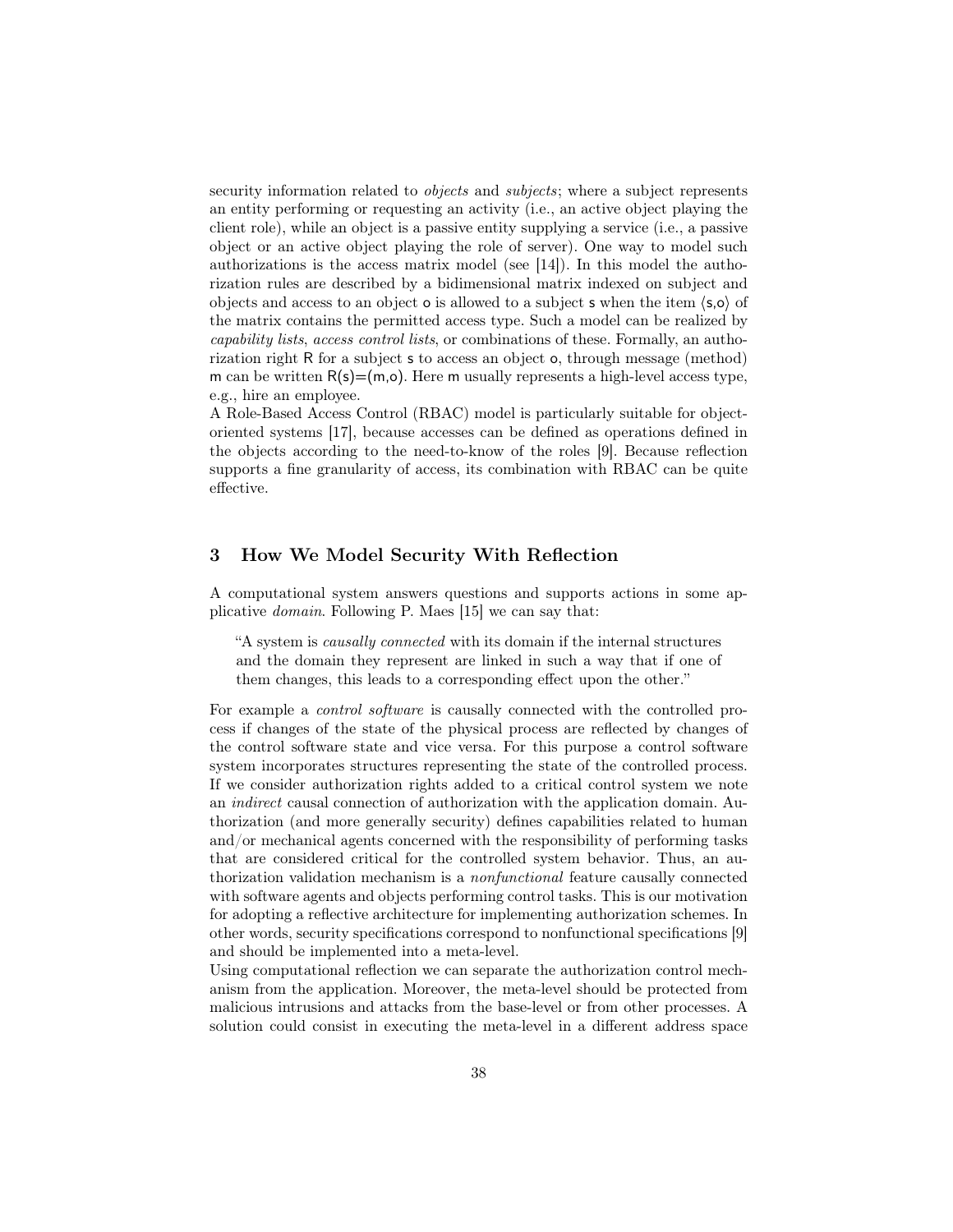as an independent process, communicating with the base-level via a mechanism similar to the *local procedure calls* (LPC) of Windows NT [7]. LPC is a locally optimized form of the well known mechanism of remote procedure call (RPC) of Unix and other systems: LPC is a message-passing mechanism through which clients make requests to servers and used for the server's reply. The main necessary feature of the LPC mechanism is the protection domain installed around an LPC call.

#### 3.1 Illustrative Scenario

We illustrate our ideas by using the following scenario: the system is composed of several objects interacting in a client-server manner. For security reasons the services supplied by a server and its data are protected and prohibited to some subjects. To support our presentation we use some stubs of Java code. The code is tailored to the case of three clients and one server supplying two methods, one reading the server state and the other modifying it. Each client has different rights on the two supplied services. Java [3] is not a reflective language, for our purposes we realize the reflection in a naive way by emulating it with inheritance. Of course in this way transparency and efficiency are compromised. However, we chose this approach for simplicity and because it permits to point out the advantages and the weak points of the reflective approach. In particular, it shows the necessity to implement the context switch in a secure way. The complete code can be downloaded from http://www.disi.unige.it/person/CazzolaW/OORSecurity.html.

In the next section, in order to avoid confusion with objects in object-oriented systems, we use the term *base-objects* to refer either to subjects and objects of the authorization terminology. Moreover, we call service request (or method call) every access performed by a subject on an object. There are several reflective architectures suitable for applying authorization rules, we consider only two of them: the meta-object model and the channel reification model. Each of them provides features suitable to handle different security aspects.

### 3.2 Meta-Object Approach

In the meta-object model a meta-object is associated with each object (as shown in Fig. [1\)](#page-5-0); this meta-object encapsulates the related access control list of the referred object. Each request performed by a subject s to an object o is trapped by the related meta-object mo, which evaluates the authorization request. Then, it either rejects the request by rising an exception, or it delivers the request to the original destination s.

The Java architecture in shown in Fig. [2.](#page-5-1) In this case the reflective approach is handled by the server part of the application. The client is directed to talk only to the server. To make this approach to work, we have wrapped the server code (the kernel of Fig. [2\)](#page-5-1) into a shell which receives all client requests and performs the shift-up action by forwarding each request to its own meta-object. Thus, a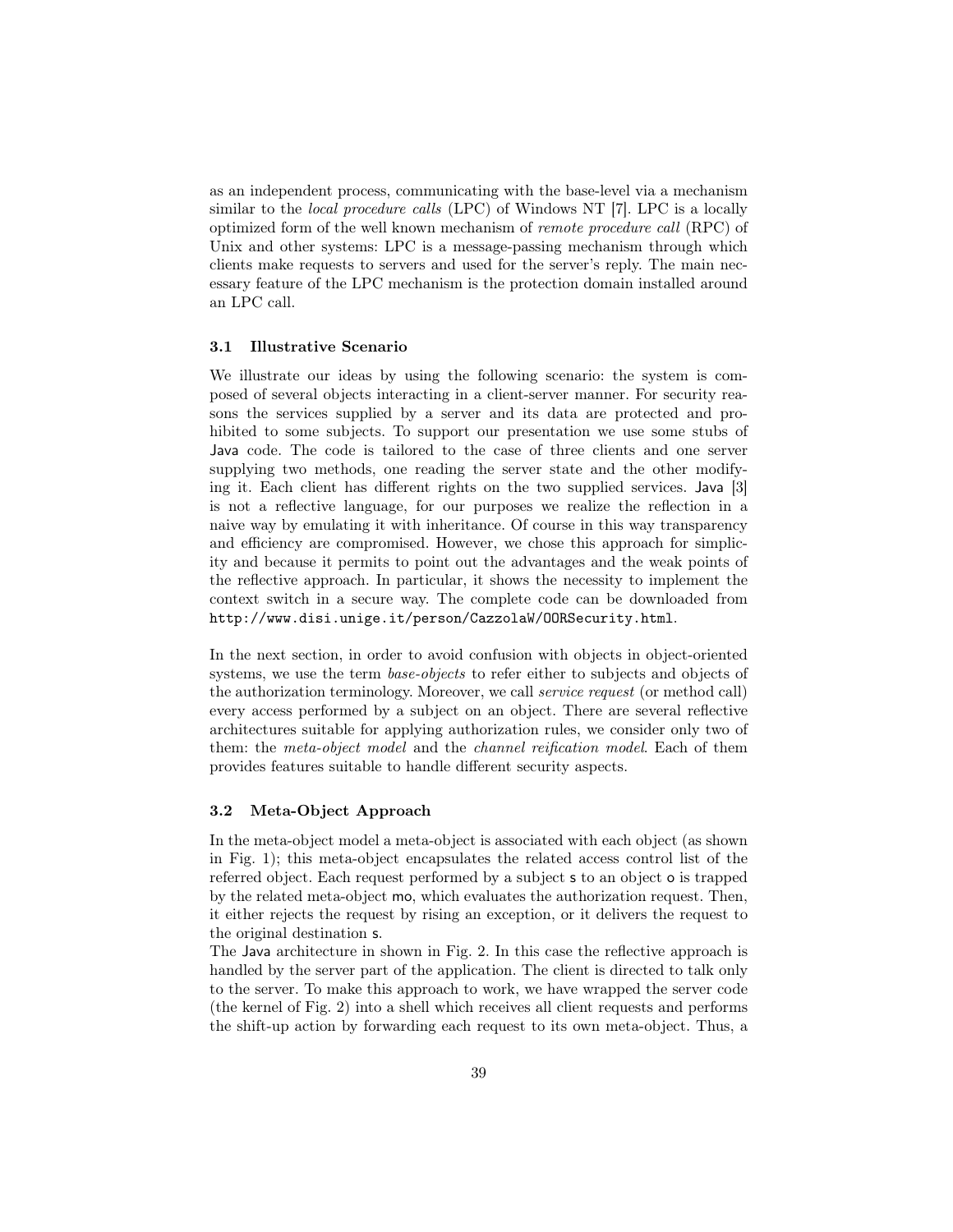

<span id="page-5-0"></span>Fig. 1. Meta-object model for security



<span id="page-5-1"></span>Fig. 2. Meta-object approach: the Java structure

server is composed of two parts: a kernel and a shell, related by the inheritance link. As it can be deducted by inspecting the code (Listing [1\)](#page-6-0), the shell waits for a client request and forwards it to the meta-object by calling the meta-object metaBehavior method (rows ⑤ and ⑩) to check if the request is authorized or should be rejected. Then, if the request is authorized by the meta-object, the shell proceeds to the execution by calling the corresponding method of the kernel (rows ⑥ and ❶). The meta-object implements the authorization policy. All the work is performed by the metaBehavior method. Method metaBehavior, when activated for the first time, reads the referent access rights from a file and encapsulates the referent capability list. In all other activations, method metaBehavior uses the capability list encapsulated by the meta-object to check if the request has to be authorized or rejected.

When a client issues the following call:

 $permission = server.methodRead();$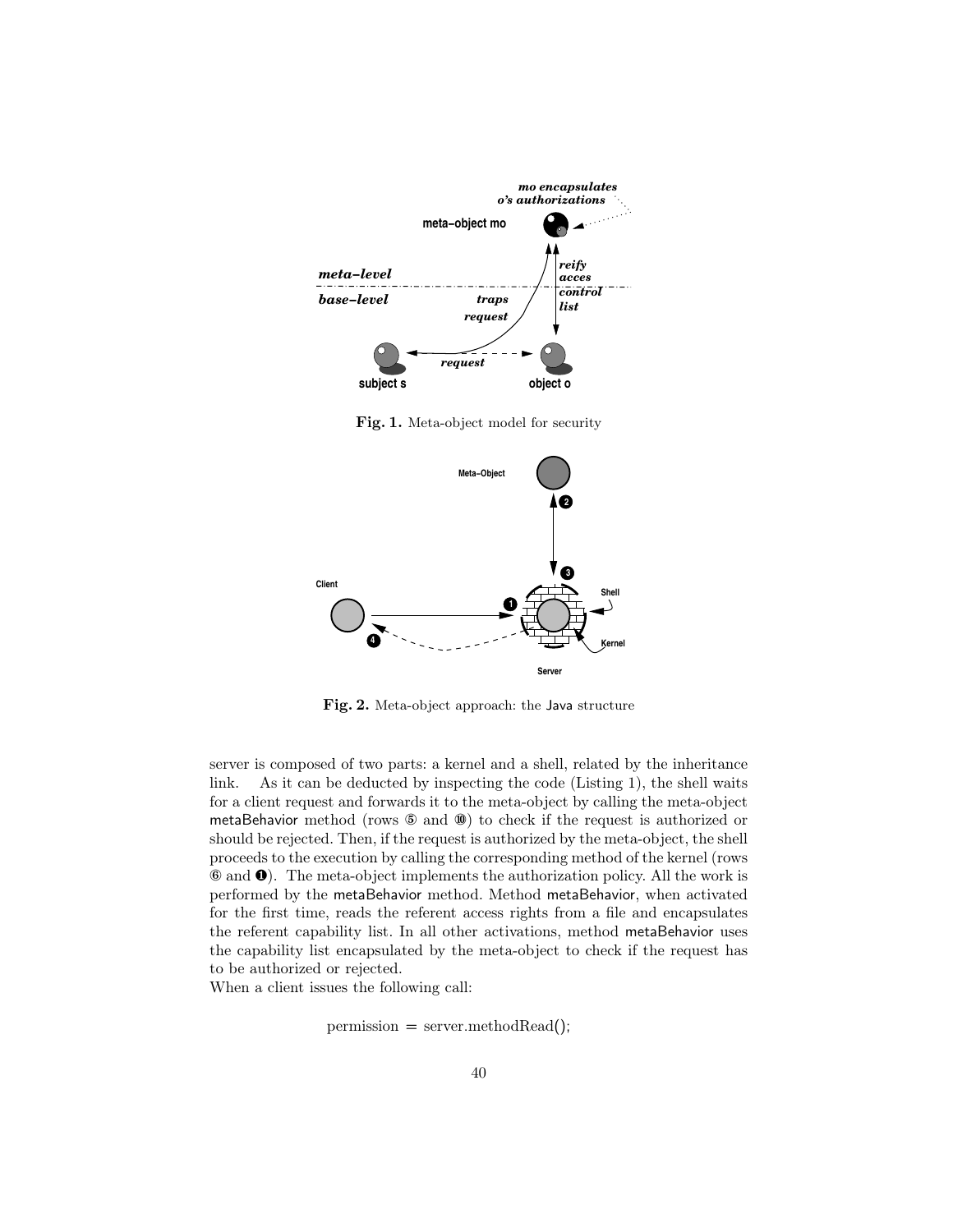#### Listing 1 Java code for the server shell

```
① public class TheServer extends RServer {
2 String REF2;<br>3 InterSMO rer
    InterSMO rem_obj2; // declaration of an SMO remote object9 public boolean methodRead(int IDClient) {<br>
9 boolean access = rem_obi2.metaBehavior(1)
boolean access = rem_obj2.metaBehavior(METHOD_READ, IDClient);<br>
6 if (access) return super methodRead(1):
6 if (access) return super.methodRead(1);<br>
6 else return false:
⑦ else return false;
    \mathcal{E}⑨ public boolean methodWrite(int IDClient) {
(0) boolean access = rem_obj2.metaBehavior(\text{METHOD}_WRITE, IDClient);<br>
0 if (access) return super methodWrite(1):
      if (access) return super.methodWrite(1);❷ else return false;
❸ }
❹ public static void main(String args[ ]) {
6 System.setSecurityManager(new RMISecurityManager()); // RMI Registration
           Client\ declaration\ of\ the\ The Server+SMO\ client\- serving,\ in\ which\ we\ look// up and fetch the remote object SMO.
0 rem_obj2 = (InterSMO) Naming.lookup("//SM0"+IDServer);<br>0 REF = "//CS"
      REF = "I/CS":// Creation of one instance of the remote object TheServer
\bullet TheServer rem_obj = new TheServer();
9 Naming.rebind(REF, rem_obj);<br>
0 System out println("Waiting for
\emptyset System.out.println("Waiting for some client request...");<br>
\emptyset }
   \{➁ }
```
<span id="page-6-0"></span>a request for the execution of methodRead is trapped by the shell (step  $\bullet$  in Fig. [2\)](#page-5-1) which calls the meta-object for obtaining the authorization (step  $\bullet$  in Fig. [2\)](#page-5-1). The meta-object replies to the shell (step  $\Theta$  in Fig. 2) and if authorized, allows the kernel to return the reply to the request. Otherwise, the shell notifies the client that a violation occurred by sending it an error message (step  $\pmb{\Theta}$  in Fig. [2\)](#page-5-1).

This model is suitable for implementing highly specialized role rights (specialized per object, per subject or per service request). Moreover, each meta-object may hold the methods necessary to modify authorization rules of the base-objects [12], which can be called for modifying active authorizations. In this way, the developer of base-objects does not need to worry about validity of authorization updates, which are encapsulated into the meta-object behavior. Obviously our example suffers of efficiency penalties due to the reflective implementation in Java.

### 3.3 Channel Reification Approach

As we can see by inspecting the meta-object code of the previous section, the meta-object reifies many pieces of information, and when the authorization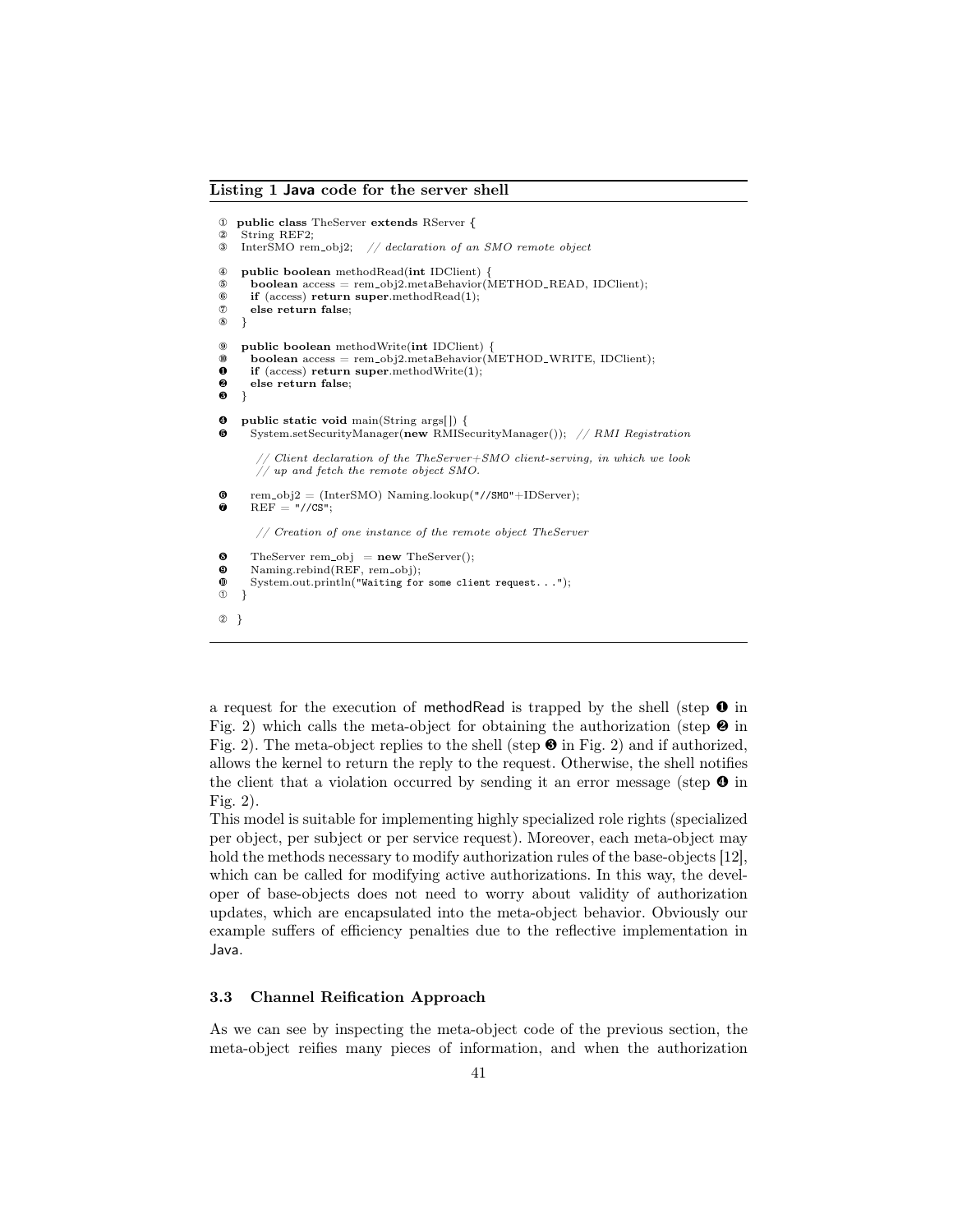Listing 2 Java code for the server kernel

```
public class RServer {
public boolean methodRead(int i) {
  System.out.println("sending methodRead");
  return true;
}
public boolean methodWrite(int i) {
  System.out.println("sending methodWrite");
  return true;
}
}
```


<span id="page-7-0"></span>Fig. 3. Channel to model access mode authorization

mechanisms become more complex, the metaBehavior code grows in complexity and size, thus making the code error prone. In our example relative to the meta-object, we use two simple access modes: allowed to read, and allowed to write, both managed by a single meta-object. The example is quite simple but sufficiently complex to show the increase in complexity of the code necessary to handle all cases.

Another approach consists of using a reflective model with a finer granularity than that of the meta-object model, by entrusting each access mode into a different reflective entity. By using the channel reification model [2] we can define a channel kind for each existing access mode. Each element of the access matrix is encapsulated by one or more channels (one for each value assigned to the matrix item). For example, when a request is sent by s to o, with access mode write, the request is trapped by the channel of kind write (ChannelWrite), established between s and o, which validates it (see Fig. [3\)](#page-7-0). In this way the authorization validation process is simplified: each channel checks few authorizations and there exists reflective entities only for base-entities requiring an authorization validation protocol. Obviously, the main drawback of this approach with respect to the meta-object approach is a higher number of reflective entities created, however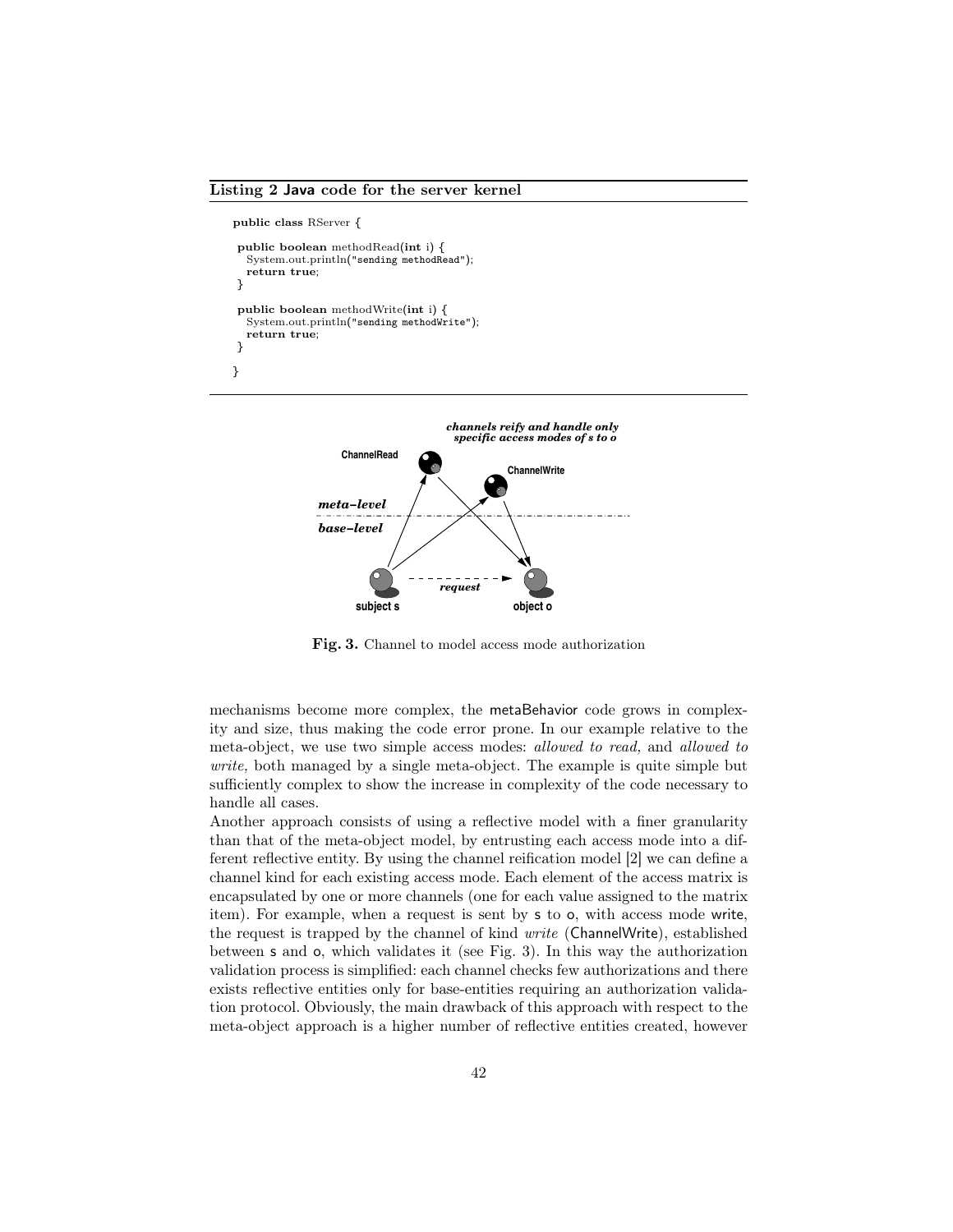```
public class SMO {
  static String REF2;
  int idserver; // referents id
  [] caplist_read = <b>null:
  \text{boolean}[\ ] caplist_write = null;
  public boolean metaBehavior(char MethodType, int ClientName) {
    if (caplist_read == null) {
      FileInputStream rights = new FileInputStream("rights");int clients, servers;
      servers = rights.read():
      caplist_read = new boolean [clients = rights.read()];
      caplist_write = new boolean [clients];
      rights.skip(idserver(2clients+1));
      for (int i=0; i<clients;i++) {
       caplist\_read[i] = ((rights.read() == "R")?true:false);caplist_write[i] = ((\text{rights.read}() == "W")?true:false);
      }
    }
    return ((method_type == "R")?caplist_read[ClientName]:caplist_write[ClientName]);
  }
  public static void main(String args[ ]) {
    idserver = args[0];System.setSecurityManager(new RMISecurityManager());
    \text{REF2} = \frac{\text{m}}{\text{SMO}}";
    SMO rem_obj2 = new SMO();
    Naming.rebind(REF2, rem_obj2);
    System.out.println("Security meta-object waits for some request. . .");
  }
}
```
it is possible to limit this number by merging together meta-entities showing a similar behavior.

Due to the *global view* property (see [6]) of the channel reification model, each reflective action starts from the client and involves the client, the server, and a channel in its execution. The reflective behavior is achieved by overriding the normal behavior of the bindingjlook-up between the client and the server, and the remote method invocation in order to divert the request from the server to the channel. The client is composed of three layers (see Fig. [4\)](#page-9-0). The inner layer supplies the operations necessary to communicate with the server. The central layer encapsulates all operations of the inner layer and uses them to communicate with the right channel. The outer layer defines the behavior of the client. The server code corresponds exactly to the kernel code of the previous approach.

There is no need to wrap it because the server receives requests that have been previously filtered by the channels, it cannot be accessed directly by the clients. The above splitting of responsibility of the validation mechanism, makes the code of a channel simpler and more modular than that of the meta-object. Op-

erations channelRead and channelWrite are very similar, they differ only in the encapsulated information and the use they make of it. In our example channels and meta-objects are similar because the validation phase is simple; however, it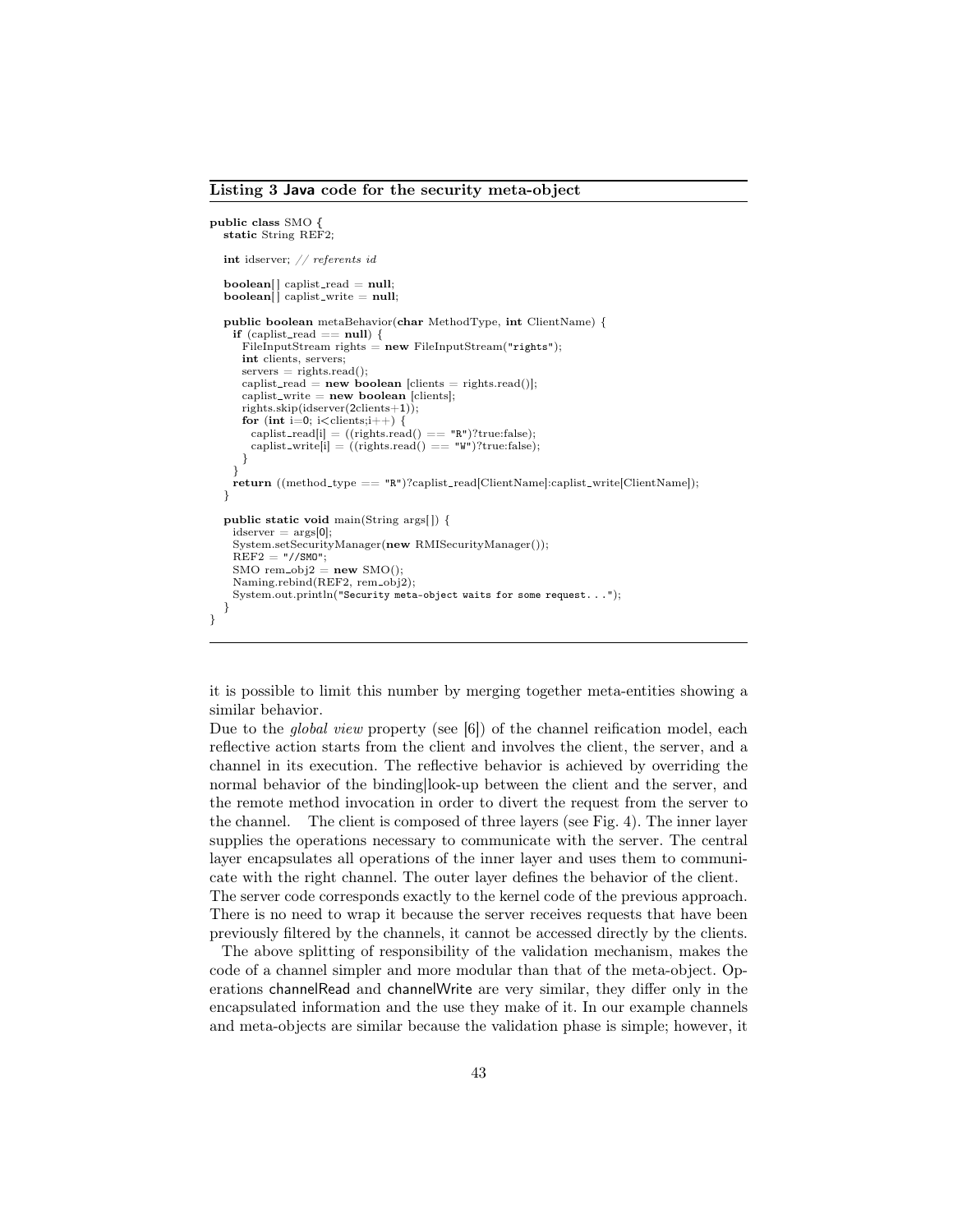Listing 4 Java code for the inner layer

```
public class operations {
 int IDClient;
  public static Object rem_server;
    // Here the remote channel object is bound to the URL
  public Object Binding(String str) {
   return Naming.lookup("//" + str);
  }
   // This function invokes the remote methods in TheServer
  public Object rmi(int method, int ClientName) {
    if (method == 0) return ((InterCS)rem_server).Method_Read(ClientName);<br>else return ((InterCS)rem_server).Method_Write(ClientName);
  }
}
```


<span id="page-9-0"></span>Fig. 4. Java structure for the channel reification approach

should be noted that the amount of information encapsulated and managed by a single channel has decreased.

When a client issues the call (see Fig. [4\)](#page-9-0):

 $permission = server.methodRead();$ 

the control is dispatched to the central layer of the client (step  $\bullet$  in Fig. [4\)](#page-9-0) which determines the right channel to be invoked on the basis of the request kind. The request is then forwarded to the channel while the client idles until a reply is sent back to it (step  $\Theta$  in Fig. [4\)](#page-9-0). The channel validates the request and, if legal, forwards it to the server (step  $\bullet$  in Fig. [4\)](#page-9-0). When the channel receives the reply from the server, it forwards it back to the client (step  $\Theta$  in Fig. [4\)](#page-9-0). The server is unaware of the validation process: it executes only filtered requests. Thus a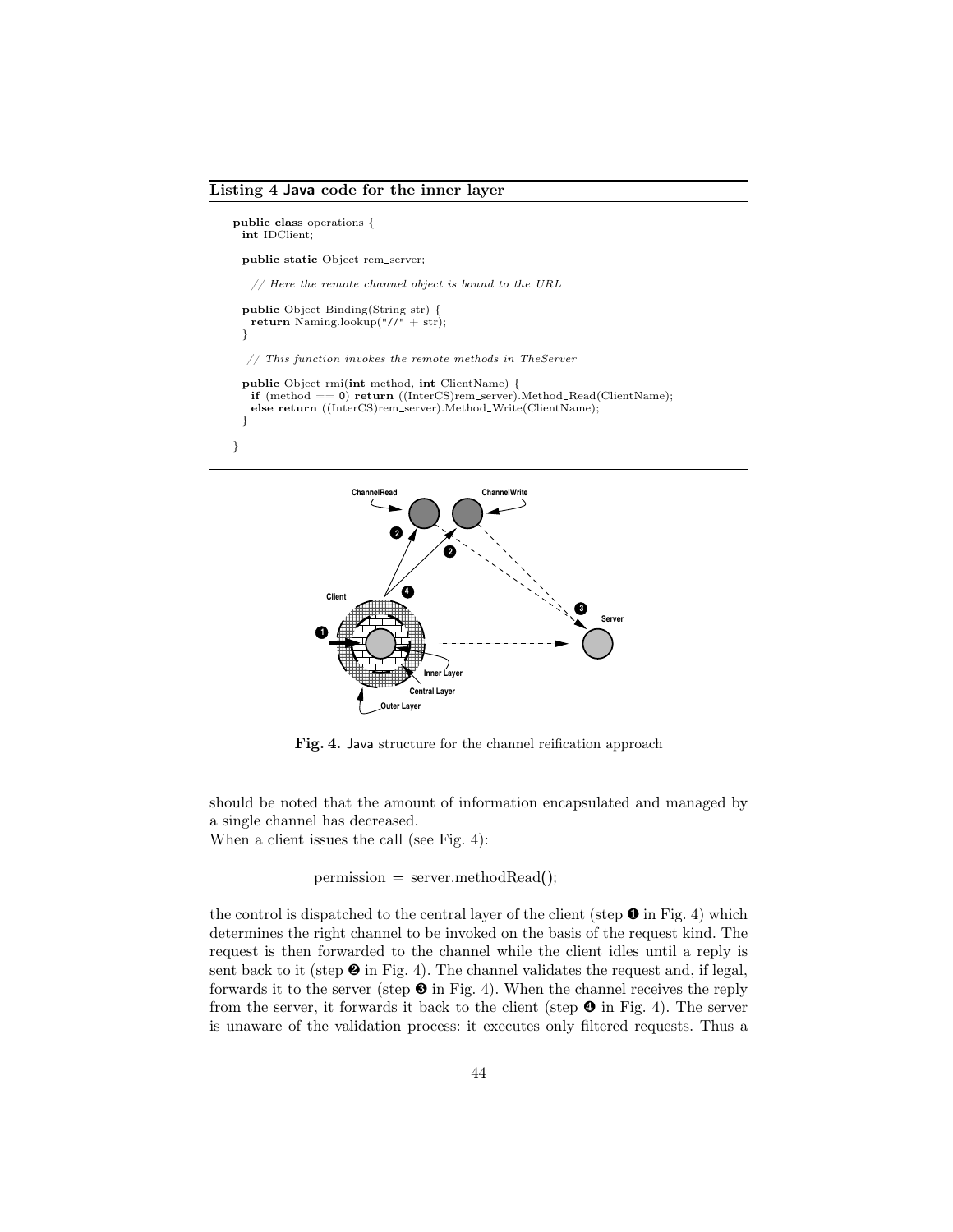#### Listing 5 Java code for the central layer

```
public class reflectiveLayer extends operations {
 Boolean Right;
 private InterCCRead rem chr;
 private InterCCWrite rem chw;
      Here the remote channel object is prepared to bind the URL
   // (see the Operations class for the actual binding )
 public Object Binding(String str) {
   rem_chr = (InterCCRead) super.Binding("CCR"+IDClient+"-"+IDServer);
   rem\_chw = (InterCCWrite) super.Binding("CCW" + IDClient + " - " + IDServer);return null;
 }
    // Here the rmi method invokes the metaBehavior function in the Channel
   \sqrt{ } classes, where the checking about client permissions is performed
 public Object rmi(int method) {
   if (method==0) Right = rem_{chr.metab}ehavior(method);if (method==1) Right = rem_chw.metaBehavior(method);
   return Right;
 }
}
```
good separation of concerns and implementation modularity is achieved.

Security models based on communication flow [5] can be easily modeled by the channel reification model: in particular, models based on the concept of flow such as those of Escort of Scout [19] and Corps [16]. A path is a first class object encapsulating data flowing through a set of modules. A path is a logical channel made up of data flow connecting several modules. Other two security mechanisms adopted in Escort are filters and protection domains. A filter restricts the interface between two adjacent modules. However, filters include no mechanism to ensure that a module does not bypass the interface by directly accessing the memory of the other module. A protection domain is a boundary drawn between a pair of modules to ensure that the mutual access is performed only through the defined interface. Filters and protection domains may be modeled respectively by standard reflective channels and protected channels, i.e., channels executing in a different address space. The concept of path is more complex and requires an extension of the channel reification mechanism. A channel controlling a path may be obtained by piping or composing the channels controlling the sequence of modules forming a path or by defining a complex channel successively controlling the interface of a sequence of modules in a path. Another approach could be based on a three-level reflective tower, but this approach increases the system complexity without significant advantages.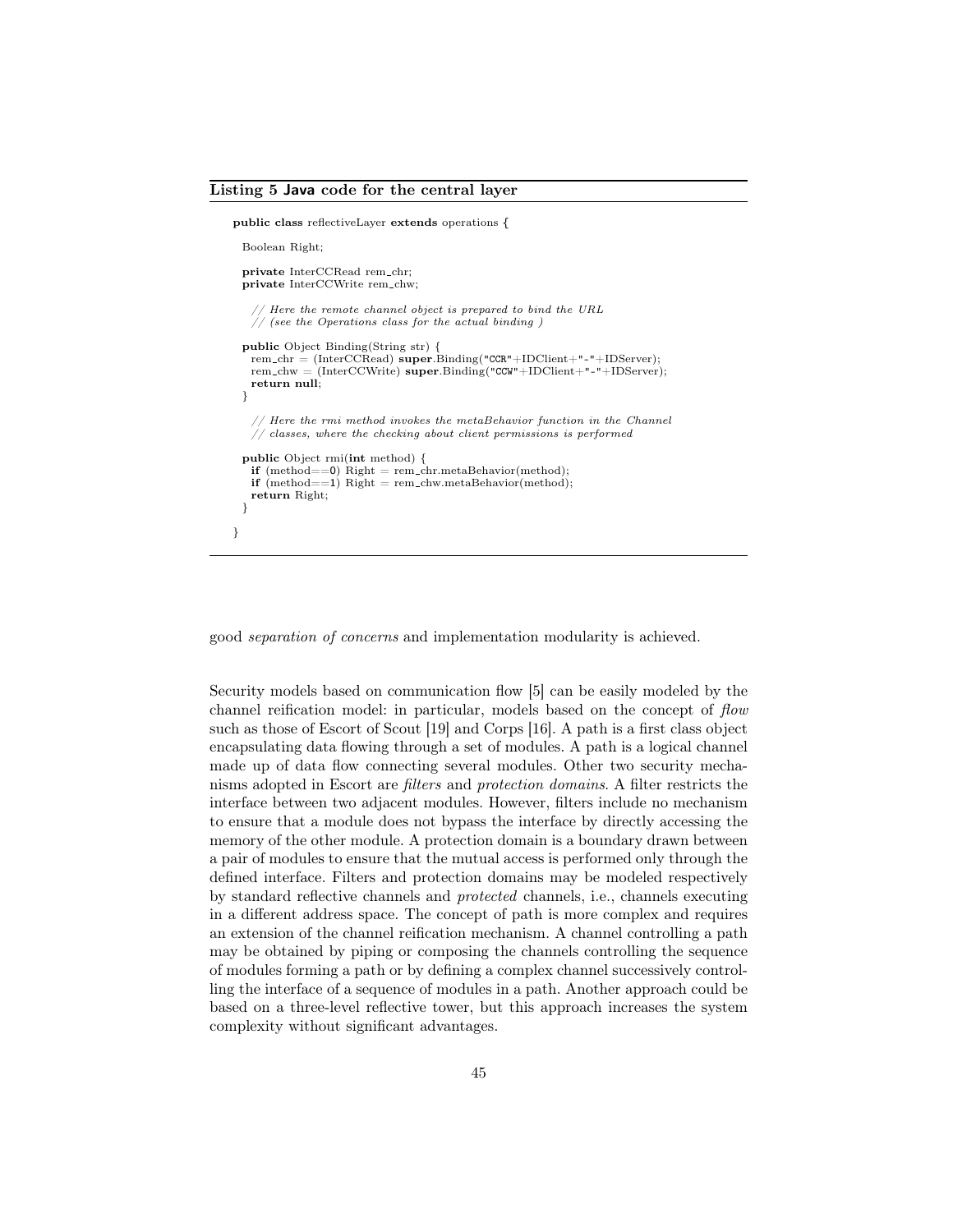#### Listing 6 Java channel code

```
public class channelRead {
  int IDClient, IDServer; Boolean result = null; String REF; InterCS rem_objS;
     // Method Constructor with two parameters used to identify channel's client and server
  public channelRead(int c, int s) {
    IDClient = c; IDServer = s;}
  public Boolean metaBehavior(int MethodType) {
    if (result == null) { // we have to read access matrix in order to initialize channel
    . . .
    }
    if (cell == 34) { \frac{34}{15} khe int code for "R" System.out.println("\nYou have the READ permission !");
      return rem_objS.Method_Read();
    else {
      System.out.println("\nYou don't have the READ permission !!");
      return Boolean.FALSE;
    }
  }
  public static void main(String args[ ]) {
    channelRead rem_obj;
        // creation and installation of the security manager
    System.setSecurityManager( new RMISecurityManager());
       // Here the remote TheServer object is bound to the URL
    rem\_objS = (InterCS) \ Naming.lookup("//CS");\ell this is the server set-up for TheClient-channelRead system
    REF = "//CCR"+args[0]+args[1];
       // creation of an instance of the remote class
    rem\_obj = new channelRead(Integer.parseInt(args[0]), Integer.parseInt(args[1])),// creation of the registry-remote object binding
    Naming.rebind(REF, rem_obj);
    System.out.println("Reading channel["+args[0]+","+args[1]+"] waits for some requests");
  }
}
```
# 4 Evaluation

Using computational reflection to include an authorization mechanism into a software system offers many advantages during software development. We can specify, develop, implement and test the modules which implement authorization mechanisms separately from the rest of the application. In this way we encourage reuse and improve software stability. Moreover, the authorization process is hidden to the application entities, thus the code of such entities is simplified. While this can be accomplished by current DBMS authorization systems, we are now controlling access to all executing entities, not just the application's persistent data.

The advantages from the security point of view are that only the entities performing the validation of the authorizations of an object know its authorizations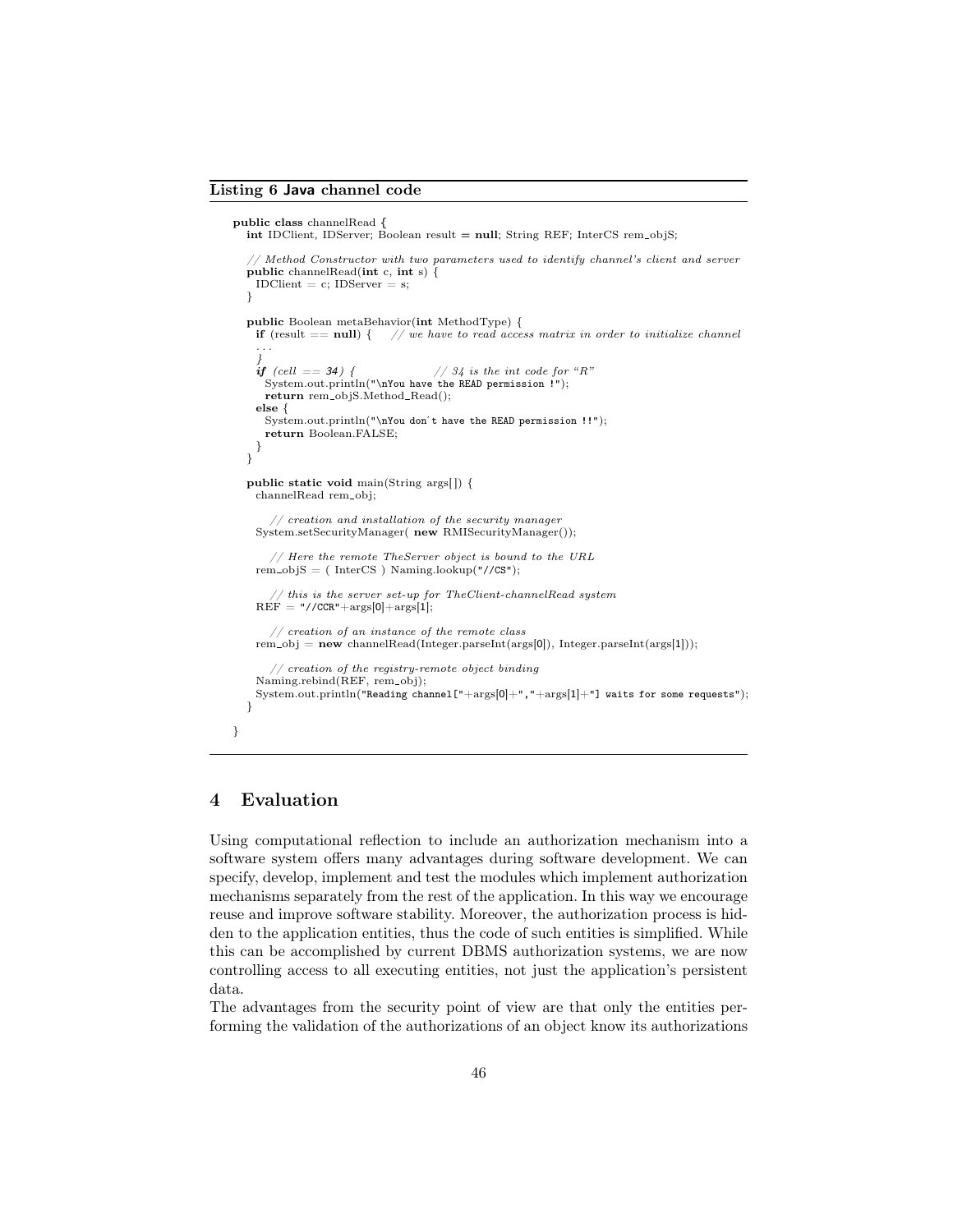constraints. In this way authorization leaking is minimized.

A first drawback is that flexibility has a cost in terms of efficiency due to repeated method activation. The Achille's heel of using reflection to realize security could be its implementation mechanism. In fact, as it is stressed by our examples, each reflective approach has a mechanism, which permits to forward each request to meta-entities. These trap actions (shift-up and shift-down) are critical actions. It is possible for a malicious user to intercept the trap and to hijack the request to another entity bypassing the authorization system and illegally authorizing each request. For this reason it is important to protect the meta-level and the access to it and for the same reason it is important to limit the meta-entities communication and, thus, using a reflective model having the global view feature. One way to avoid this attack consists of implementing the whole meta-computation, and in particular the trap actions, as protected routines. From another point of view this drawback can be converted into an advantage of the model with respect to standard authorization models, because it minimizes the vulnerable points to known system locations that can be more efficiently protected. The possibility of using different address spaces (e.g., different processes) to implement the two reflective layers with kernel system intervention for exchanging information represents an improvement to the security of the complete system.

Some recent proposals to control actions of Java applets have similar purposes to our proposal. In those systems, e.g., in [13], execution domains are created and enforced for specific applications using downloaded content. However, the objective of these approaches is to control access to operating system resources, e.g., files, memory spaces, ..., not to control high-level actions between objects.

### 5 Conclusions

Reflection offers several advantages when used to model authorization mechanisms. Its main advantages are separation of concerns and modularity. Authorization mechanisms can be designed within the application from early development stages, but, at the same time, they can be maintained separate both from the logical and implementative point of view. This fact improves reusability of both functional and authorization software and supports an independent testing of both. More important, it controls access to all executing entities, not just to persistent data.

Another advantage is the ability of implementing a protection layer around the authorization software, thus making the system more robust to unauthorized attempts to change role rights. Obviously, there are also drawbacks: the first is a reduced execution efficiency; flexibility costs in efficiency. The second problem could be presented by the protection mechanism around the authorization layer (meta-level). Running it in a different address space may make programs too inefficient for most applications. Thus, more efficient protection mechanisms, not performing a complete context switching, should be designed. Hardware capability systems appear promising for this purpose.

Moreover, the existence of such a protection makes more understandable, to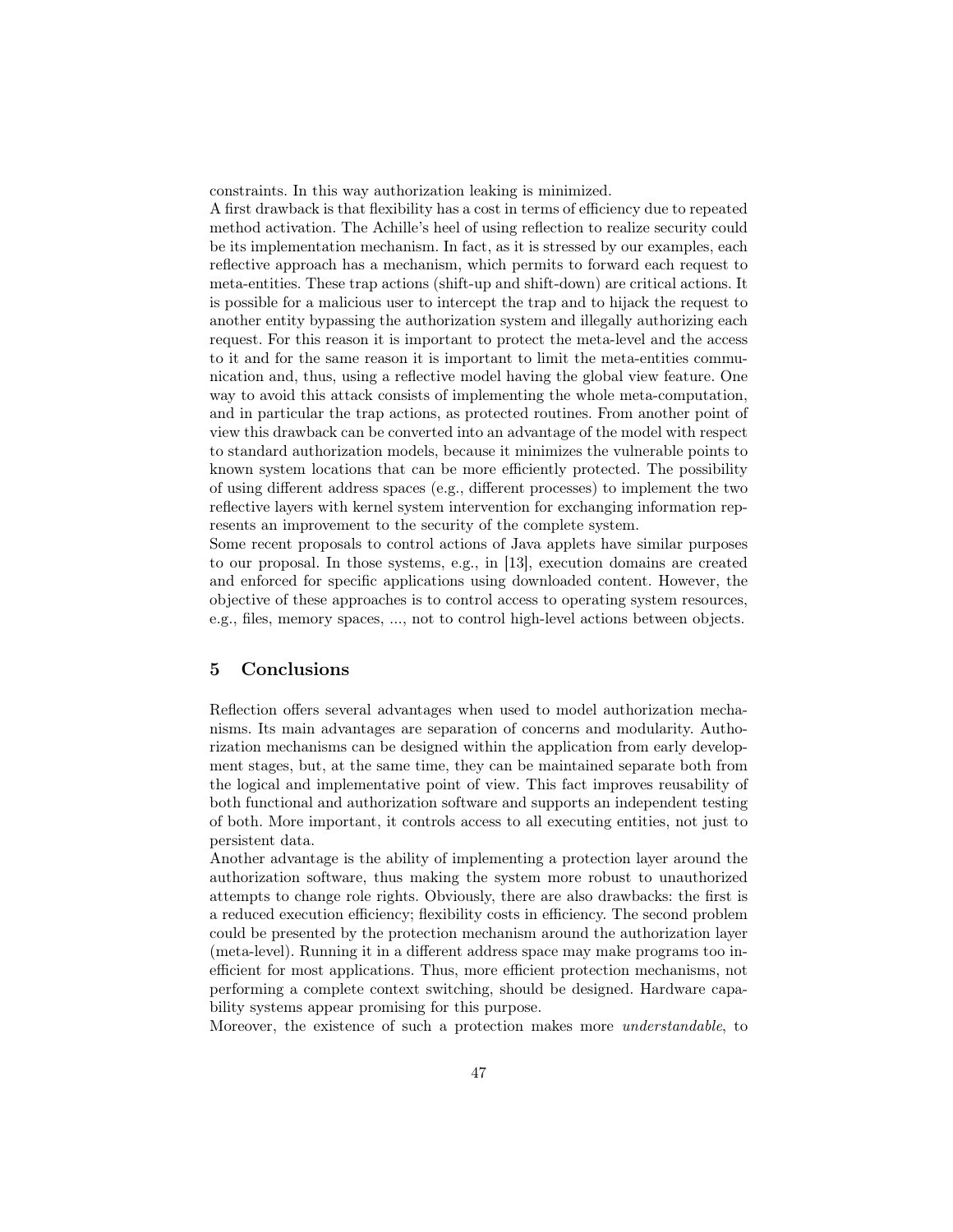malicious users, where to address attacks to the fortress and easier to discover Achilles' heels.

Future developments are represented by complete workflow authorizations combining specific sequences of service requests: they require that the meta-entities controlling the activated server objects, interact with each other for discriminating legal sequences from illegal ones. More complex authorization schemes may require the introduction of meta-meta-levels, i.e., to raise the reflective tower and the system complexity.

Finally, some prototyping of the proposed architecture and practical experiments will improve the understanding of the role played by reflection in the implementation of authorization systems of high assurance. In particular, its possible use to control the actions of downloaded content would be of high practical interest. Another possible use is for the control of information flow in object-oriented systems as proposed in [4].

# Acknowledgments

A preliminary version of this work appears in the proceedings of the  $1^{st}$  ECOOP Workshop on Distributed Object Security, pages 35-39, Belgium, July 1998.

# References

- [1] Massimo Ancona, Walter Cazzola, Gabriella Dodero, and Vittoria Gianuzzi. Channel Reification: a Reflective Approach to Fault-Tolerant Software Development. In *OOPSLA'95 (poster section)*, page 137, Austin, Texas, USA, on 15th-19th October 1995. ACM. Available at [http://homes.dico.unimi.it/~cazzola/](http://homes.dico.unimi.it/~cazzola/references.html) [references.html](http://homes.dico.unimi.it/~cazzola/references.html).
- [2] Massimo Ancona, Walter Cazzola, Gabriella Dodero, and Vittoria Gianuzzi. Channel Reification: A Reflective Model for Distributed Computation. In Roy Jenevein and Mohammad S. Obaidat, editors, Proceedings of IEEE International Performance Computing, and Communication Conference (IPCCC'98), 98CH36191, pages 32–36, Phoenix, Arizona, USA, on 16th-18th February 1998. IEEE.
- [3] Ken Arnold and James Gosling. The Java Programming Language. The Java Series ... from the Source. Addison-Wesley, Reading, Massachusetts, second edition, December 1997.
- [4] Elisa Bertino, Sabrina De Capitani di Vimercati, Elena Ferrari, and Pierangela Samarati. Exception-Based Information Flow Control in Object-Oriented Systems. ACM Transactions on Information and System Security (TISSEC), 1(1), November 1998.
- [5] W. E. Boebert and R. Y. Kain. A Pratical Alternative to Hierarchical Integrity Policies. In Proceedings of 8th National Computing Security Conference, Gaithersburg, October 1985.
- [6] Walter Cazzola. Evaluation of Object-Oriented Reflective Models. In Proceedings of ECOOP Workshop on Reflective Object-Oriented Programming and Systems (EWROOPS'98), in 12th European Conference on Object-Oriented Programming (ECOOP'98), Brussels, Belgium, on 20th-24th July 1998. Extended Abstract also published on ECOOP'98 Workshop Readers, S. Demeyer and J. Bosch editors, LNCS 1543, ISBN 3-540-65460-7 pages 386-387.